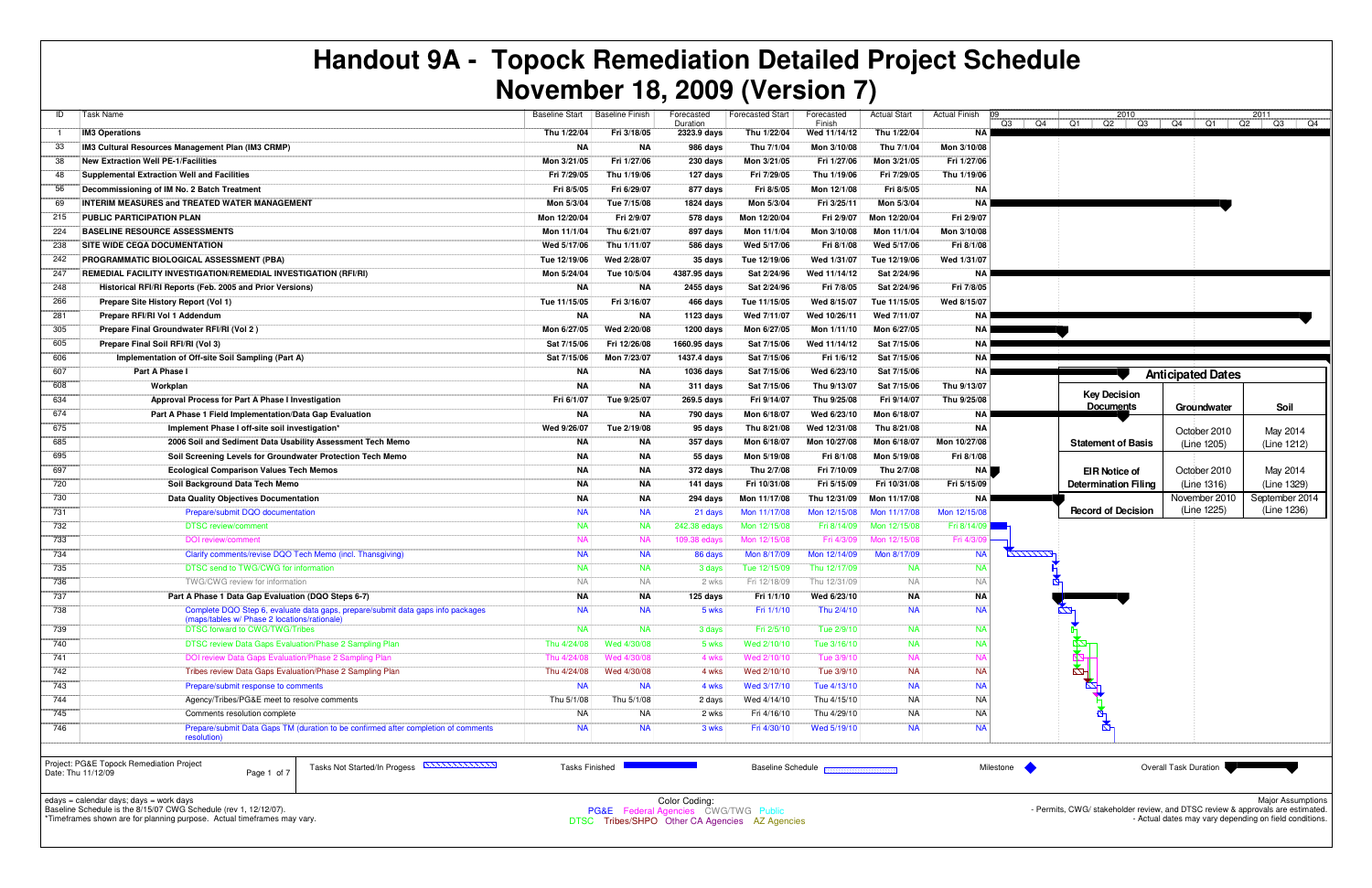Color Coding:<br>PG&E Federal Agencies CWG/TWG Public<br>C. Tribes/SUPO Other CA Agencies AZ Age DTSC Tribes/SHPO Other CA Agencies AZ Agencies

| ID  | <b>Task Name</b>                                                                                                                 | <b>Baseline Start</b> | <b>Baseline Finish</b> | Forecasted<br>Duration | <b>Forecasted Start</b> | Forecasted<br>Finish                                   | <b>Actual Start</b> | <b>Actual Finish</b><br>ng<br>Q3<br>Q4 | 2010<br>Q1<br>Q2<br>Q3<br>Q4   Q1 |
|-----|----------------------------------------------------------------------------------------------------------------------------------|-----------------------|------------------------|------------------------|-------------------------|--------------------------------------------------------|---------------------|----------------------------------------|-----------------------------------|
| 747 | DTSC review/concur with Data Gaps TM                                                                                             | NA                    | NA                     | 5 wks                  | Thu 5/20/10             | Wed 6/23/10                                            | NA                  | <b>NA</b>                              | łИ                                |
| 748 | DOI review/concur with Data Gaps TM                                                                                              | <b>NA</b>             | <b>NA</b>              | 4 wks                  | Thu 5/20/10             | Wed 6/16/10                                            | <b>NA</b>           | N/                                     | $\mathbb{Z}$                      |
| 749 | Part A Phase 2                                                                                                                   | ΝA                    | <b>NA</b>              | 402.4 days             | Wed 6/23/10             | Fri 1/6/12                                             | <b>NA</b>           | <b>NA</b>                              |                                   |
| 750 | Prepare Part A Phase II Work Plan (incl. staking of locations)                                                                   | <b>NA</b>             | <b>NA</b>              | 3 mons                 | Wed 6/23/10             | Fri 9/17/10                                            | <b>NA</b>           | <b>NA</b>                              | $\sqrt{11772}$                    |
| 751 | DTSC send Part A Phase II Workplan to CWG/TWG                                                                                    | <b>NA</b>             | <b>NA</b>              | 3 days                 | Mon 9/20/10             | Wed 9/22/10                                            | <b>NA</b>           | <b>NA</b>                              |                                   |
| 752 | CWG/TWG review and comment                                                                                                       | <b>NA</b>             | <b>NA</b>              | 4 wks                  | Thu 9/23/10             | Wed 10/20/10                                           | <b>NA</b>           | <b>NA</b>                              |                                   |
| 753 | <b>DTSC review and comment</b>                                                                                                   | <b>NA</b>             | <b>NA</b>              | 5 wks                  | Thu 9/23/10             | Wed 10/27/10                                           | <b>NA</b>           | <b>NA</b>                              |                                   |
| 754 | <b>DOI</b> review and comment                                                                                                    | <b>NA</b>             | <b>NA</b>              | 4 wks                  | Thu 9/23/10             | Wed 10/20/10                                           | <b>NA</b>           | N                                      |                                   |
| 755 | PG&E respond to comments                                                                                                         | <b>NA</b>             | <b>NA</b>              | 4 wks                  | Thu 10/28/10            | Wed 11/24/10                                           | <b>NA</b>           | <b>NA</b>                              |                                   |
| 756 | DTSC review response to comments                                                                                                 | <b>NA</b>             | <b>NA</b>              | 5 wks                  | Thu 11/25/10            | Wed 12/29/10                                           | <b>NA</b>           | <b>NA</b>                              |                                   |
| 757 | DOI review response to comments                                                                                                  | <b>NA</b>             | <b>NA</b>              | 4 wks                  | Thu 11/25/10            | Wed 12/22/10                                           | <b>NA</b>           | N                                      |                                   |
| 758 | DTSC send Part A Phase II approval letter to PG&E                                                                                | <b>NA</b>             | <b>NA</b>              | 0 days                 | Thu 12/30/10            | Thu 12/30/10                                           | <b>NA</b>           | <b>NA</b>                              | 12/30 $\triangleleft$             |
| 759 | Prepare/submit a Request for Approval to Implement Phase II Investigation                                                        | <b>NA</b>             | <b>NA</b>              | 10 days                | Fri 12/31/10            | Thu 1/13/11                                            | <b>NA</b>           | <b>NA</b>                              |                                   |
| 760 | Approval Process for Phase II Investigation                                                                                      | ΝA                    | NA                     | 79 days                | Thu 1/13/11             | Wed 5/4/11                                             | <b>NA</b>           | <b>NA</b>                              |                                   |
| 761 | <b>Tribal Consultation*</b>                                                                                                      | <b>NA</b>             | <b>NA</b>              | 60 edays               | Thu 1/13/11             | Mon 3/14/11                                            | <b>NA</b>           | <b>NA</b>                              |                                   |
| 762 | <b>BLM send Addendum to SHPO</b>                                                                                                 | <b>NA</b>             | <b>NA</b>              | 7 days                 | Tue 3/15/11             | Wed 3/23/11                                            | <b>NA</b>           | N                                      |                                   |
| 763 | <b>SHPO Review</b>                                                                                                               | <b>NA</b>             | <b>NA</b>              | 30 edays               | Wed 3/23/11             | Fri 4/22/11                                            | <b>NA</b>           | <b>NA</b>                              |                                   |
| 764 | BLM signs off on SHPO concurrence                                                                                                | <b>NA</b>             | <b>NA</b>              | 3 days                 | Mon 4/25/11             | Wed 4/27/11                                            | <b>NA</b>           | <b>NA</b>                              |                                   |
| 765 | <b>DOI</b> approval                                                                                                              | <b>NA</b>             | <b>NA</b>              | 5 days                 | Thu 4/28/1              | Wed 5/4/11                                             | <b>NA</b>           | <b>NA</b>                              |                                   |
| 766 | Part A Phase II Field Implementation/Data Reporting                                                                              | ΝA                    | NA                     | 154.4 days             | Mon 6/6/11              | Fri 1/6/12                                             | <b>NA</b>           | <b>NA</b>                              |                                   |
| 767 | Stakeholder Attending Kick-Off Meeting at Site                                                                                   | <b>NA</b>             | <b>NA</b>              | 1 day                  | Mon 6/6/11              | Mon 6/6/11                                             | <b>NA</b>           | <b>NA</b>                              |                                   |
| 768 | Stakeholder Attending Kick-Off Meeting at Site                                                                                   | <b>NA</b>             | <b>NA</b>              | 1 day                  | Mon 6/6/11              | Mon 6/6/11                                             | <b>NA</b>           | N                                      |                                   |
| 769 | Stakeholder Attending Kick-Off Meeting at Site                                                                                   | <b>NA</b>             | <b>NA</b>              | 1 day                  | Mon 6/6/11              | Mon 6/6/11                                             | <b>NA</b>           | <b>NA</b>                              |                                   |
| 770 | Stakeholder Attending Kick-Off Meeting at Site                                                                                   | <b>NA</b>             | <b>NA</b>              | 1 day                  | Mon 6/6/11              | Mon 6/6/11                                             | <b>NA</b>           | <b>NA</b>                              |                                   |
| 771 | Stakeholder Attending Kick-Off Meeting at Site                                                                                   | <b>NA</b>             | <b>NA</b>              | 1 day                  | Mon 6/6/11              | Mon 6/6/11                                             | <b>NA</b>           | <b>NA</b>                              |                                   |
| 772 | Implement Phase II off-site soil investigation*                                                                                  | <b>NA</b>             | <b>NA</b>              | 1.9 mons               | Tue 6/7/11              | Mon 8/1/11                                             | <b>NA</b>           | <b>NA</b>                              |                                   |
| 773 | Prepare/submit TM (data tables/figures) to describe distribution of COPC's                                                       | <b>NA</b>             | <b>NA</b>              | 12 wks                 | Mon 8/1/11              | Mon 10/24/11                                           | <b>NA</b>           | <b>NA</b>                              |                                   |
| 774 | DTSC forward to CWG/TWG/Tribes                                                                                                   | <b>NA</b>             | <b>NA</b>              | 3 days                 | Mon 10/24/11            | Thu 10/27/11                                           | <b>NA</b>           | <b>NA</b>                              |                                   |
| 775 | PG&E presents to TWG/CWG                                                                                                         | <b>NA</b>             | <b>NA</b>              | 2 days                 | Thu 10/27/11            | Mon 10/31/11                                           | <b>NA</b>           | <b>NA</b>                              |                                   |
| 776 | DTSC review and comment on TM (data tables/figures)                                                                              | <b>NA</b>             | <b>NA</b>              | $1.5$ mons             | Thu 10/27/11            | Mon 12/12/11                                           | <b>NA</b>           | <b>NA</b><br>-55555                    |                                   |
| 777 | DOI review and comments on TM (data tables/figures)                                                                              | <b>NA</b>             | <b>NA</b>              | 1.5 mons               | Thu 10/27/1             | Mon 12/12/11                                           | <b>NA</b>           | $N_A$<br>33333                         |                                   |
| 778 | FMIT/CRIT/Hualapai/Chemuevi/Tribes review and comment on TM                                                                      | <b>NA</b>             | <b>NA</b>              | $1.5$ mons             | Thu 10/27/11            | Mon 12/12/11                                           | <b>NA</b>           | <b>NA</b><br><b>EEEE</b>               |                                   |
| 779 | Agency/Tribes/PG&E meet to discuss comments                                                                                      | <b>NA</b>             | <b>NA</b>              | 1 day                  | Mon 12/19/11            | Tue 12/20/11                                           | <b>NA</b>           | <b>NA</b>                              |                                   |
| 780 | Prepare/submit response to comments                                                                                              | Fri 5/2/08            | Tue 5/13/08            | 10 days                | Tue 12/20/11            | Tue 1/3/12                                             | <b>NA</b>           | <b>NA</b>                              | 旧                                 |
| 781 | DTSC forward response to comments to CWG/TWG                                                                                     | NA.                   | NA.                    | 3 days                 | Tue 1/3/12              | Fri 1/6/12                                             | NA.                 | <b>NA</b>                              |                                   |
| 782 | Implementation of On-site Soil Sampling (Part B)                                                                                 | Wed 12/6/06           | Tue 1/29/08            | 1309 days              | Wed 12/6/06             | Thu 12/1/11                                            | Wed 12/6/06         | NA                                     |                                   |
| 783 | Draft Work Plan/Discussion of Phasing of Part B                                                                                  | ΝA                    | ΝA                     | 377 days               | Wed 12/6/06             | Wed 5/7/08                                             | Wed 12/6/06         | Wed 5/7/08                             |                                   |
| 801 | Proposed Phasing of Part B/DTSC Direction on Part B                                                                              | ΝA                    | ΝA                     | 435 days               | Thu 5/8/08              | Wed 1/6/10                                             | Thu 5/8/08          | NA I                                   |                                   |
| 802 | Discussion with DTSC/DOI on phasing of finalization/implementation of Part B                                                     | <b>NA</b>             | <b>NA</b>              | 85 days                | Thu 5/8/08              | Wed 9/3/08                                             | Thu 5/8/08          | Wed 9/3/08                             |                                   |
| 803 | PG&E submits letter of intent to phase onsite soil sampling (Part B)                                                             | <b>NA</b>             | <b>NA</b>              | 1 day                  | Thu 7/17/08             | Thu 7/17/08                                            | Thu 7/17/08         | Thu 7/17/08                            |                                   |
| 804 | PG&E submits Part B Phase 1 proposal                                                                                             | <b>NA</b>             | <b>NA</b>              | 1 day                  | Tue 9/30/08             | Tue 9/30/08                                            | Tue 9/30/08         | Tue 9/30/08                            |                                   |
| 805 | DTSC reviews/provides comments to PG&E                                                                                           | <b>NA</b>             | <b>NA</b>              | 197 days               | Wed 10/1/08             | Thu 7/2/09                                             | Wed 10/1/08         | Thu 7/2/09                             |                                   |
| 806 | PG&E responds to DTSC comments                                                                                                   | <b>NA</b>             | <b>NA</b>              | 31 days                | Fri 7/3/09              | Fri 8/14/09                                            | Fri 7/3/09          | Fri 8/14/09                            |                                   |
| 807 | DTSC directs PG&E to proceed with Part B in Feb 2010                                                                             | <b>NA</b>             | <b>NA</b>              | 7.2 wks                | Mon 8/17/09             | Mon 10/5/09                                            | Mon 8/17/09         | Mon 10/5/09                            |                                   |
|     | Project: PG&E Topock Remediation Project<br>Tasks Not Started/In Progess <b>ANNULLILING</b><br>Date: Thu 11/12/09<br>Page 2 of 7 | <b>Tasks Finished</b> |                        |                        |                         | Baseline Schedule <b>Records and Schedule Property</b> |                     | Milestone                              | <b>Overall Task Duration</b>      |

# **Handout 9A - Topock Remediation Detailed Project ScheduleNovember 18, 2009 (Version 7)**

edays = calendar days; days = work days Baseline Schedule is the 8/15/07 CWG Schedule (rev 1, 12/12/07).



\*Timeframes shown are for planning purpose. Actual timeframes may vary.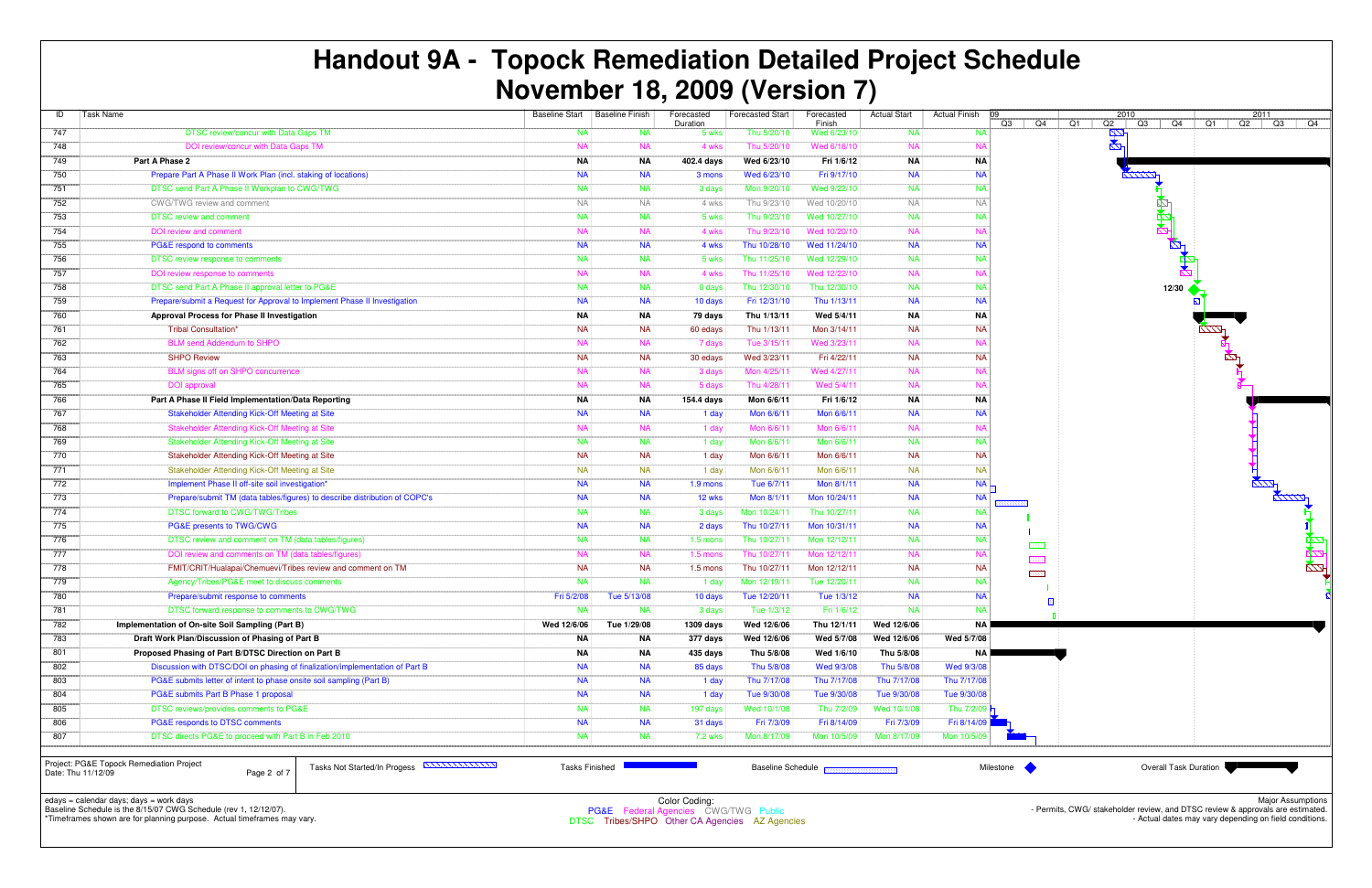| ID  | <b>Task Name</b>                                                                                                               | <b>Baseline Start</b> | <b>Baseline Finish</b> | Forecasted        | <b>Forecasted Start</b> | Forecasted                                                    | <b>Actual Start</b> | <b>Actual Finish</b> | ng        |          | 2010        |                              |
|-----|--------------------------------------------------------------------------------------------------------------------------------|-----------------------|------------------------|-------------------|-------------------------|---------------------------------------------------------------|---------------------|----------------------|-----------|----------|-------------|------------------------------|
| 808 | PG&E submits proposed Part B activities schedule                                                                               | <b>NA</b>             | NA                     | Duration<br>1 day | Fri 11/6/09             | Finish<br>Fri 11/6/09                                         | Fri 11/6/09         | Fri 11/6/09          | Q3<br>Q4  | Q1<br>Q2 | Q3          | Q4<br>Q1                     |
| 809 | <b>DTSC</b> accepts proposed schedule                                                                                          | <b>NA</b>             | <b>NA</b>              | 1 day             | Fri 11/13/09            | Fri 11/13/09                                                  | <b>NA</b>           | <b>NA</b>            |           |          |             |                              |
| 810 | PG&E provides DTSC with updated information on Compressor Station safe work pratices involving soil<br>disturbance             | <b>NA</b>             | <b>NA</b>              | 1 day             | Wed 1/6/10              | Wed 1/6/10                                                    | <b>NA</b>           | <b>NA</b>            |           |          |             |                              |
| 811 | <b>Response to Comments on Draft Work Plan</b>                                                                                 | ΝA                    | <b>NA</b>              | 122 days          | Mon 11/16/09            | Wed 5/5/10                                                    | <b>NA</b>           | <b>NA</b>            |           |          |             |                              |
| 812 | PG&E re-submits Summary of Conflicting Comments (4/08)                                                                         | <b>NA</b>             | <b>NA</b>              | 0 days            | Mon 11/16/09            | Mon 11/16/09                                                  | <b>NA</b>           | <b>NA</b>            | 11/16     |          |             |                              |
| 813 | DTSC reviews/provides direction on conflicting comments (incl. holidays)                                                       | <b>NA</b>             | <b>NA</b>              | 11 wks            | Tue 11/17/09            | Mon 2/1/10                                                    | <b>NA</b>           | <b>NA</b>            |           |          |             |                              |
| 814 | DOI reviews/provides direction on conflicting comments (incl. holidays)                                                        | <b>NA</b>             | <b>NA</b>              | 11 wks            | Tue 11/17/09            | Mon 2/1/10                                                    | <b>NA</b>           | <b>NA</b>            |           |          |             |                              |
| 815 | PG&E finalizes/submits RTCs (including DQOs)                                                                                   | <b>NA</b>             | <b>NA</b>              | 6 wks             | Tue 2/2/10              | Mon 3/15/10                                                   | <b>NA</b>           | <b>NA</b>            |           | $\sum$   |             |                              |
| 816 | DTSC reviews/provides feedback on RTCs                                                                                         | <b>NA</b>             | <b>NA</b>              | 5 wks             | Tue 3/16/10             | Mon 4/19/10                                                   | <b>NA</b>           | <b>NA</b>            |           |          |             |                              |
| 817 | DOI reviews/provides feedback on RTCs                                                                                          | <b>NA</b>             | <b>NA</b>              | 4 wks             | Tue 3/16/10             | Mon 4/12/10                                                   | <b>NA</b>           | N.                   |           |          |             |                              |
| 818 | PG&E compiles unresolved comments                                                                                              | <b>NA</b>             | <b>NA</b>              | 1 wk              | Tue 4/20/10             | Mon 4/26/10                                                   | <b>NA</b>           | <b>NA</b>            |           |          |             |                              |
| 819 | Meeting to resolve RTCs/DQOs                                                                                                   | <b>NA</b>             | <b>NA</b>              | 2 days            | Tue 4/27/10             | Wed 4/28/10                                                   | <b>NA</b>           | <b>NA</b>            |           |          |             |                              |
| 820 | Comments resolution complete                                                                                                   | <b>NA</b>             | <b>NA</b>              | 1 wk              | Thu 4/29/10             | Wed 5/5/10                                                    | <b>NA</b>           | <b>NA</b>            |           |          |             |                              |
| 821 | <b>Final Work Plan</b>                                                                                                         | ΝA                    | ΝA                     | 141 days          | Thu 5/6/10              | Wed 11/17/10                                                  | <b>NA</b>           | ΝA                   |           |          |             |                              |
| 822 | Prepare/submit Final Part B Work Plan (incl. map of inaccessible areas, staking of locations)                                  | Thu 5/24/07           | Wed 7/25/07            | 60 days           | Thu 5/6/10              | Tue 7/27/10                                                   | <b>NA</b>           | <b>NA</b>            |           |          |             |                              |
| 823 | DTSC review/comment on Final Part B Work Plan                                                                                  | <b>NA</b>             | <b>NA</b>              | 5 wks             | Wed 7/28/10             | Tue 8/31/10                                                   | <b>NA</b>           | <b>NA</b>            |           |          |             |                              |
| 824 | DOI review/comment on Final Part B Work Plan                                                                                   | Thu 7/26/07           | Thu 8/23/07            | 4 wks             | Wed 7/28/10             | Tue 8/24/10                                                   | <b>NA</b>           | N.                   |           |          | <b>RAAR</b> |                              |
| 825 | CWG/TWG review/comment on Final Part B Work Plan                                                                               | <b>NA</b>             | <b>NA</b>              | 4 wks             | Wed 7/28/10             | Tue 8/24/10                                                   | <b>NA</b>           | <b>NA</b>            |           |          |             |                              |
| 826 | PG&E respond to comments (duration to be confirmed after receipt of comments)                                                  | <b>NA</b>             | <b>NA</b>              | 4 wks             | Wed 9/1/10              | Tue 9/28/10                                                   | <b>NA</b>           | <b>NA</b>            |           |          |             |                              |
| 827 | DTSC review response to comments                                                                                               | <b>NA</b>             | <b>NA</b>              | 5 wks             | Wed 9/29/10             | Tue 11/2/10                                                   | <b>NA</b>           | <b>NA</b>            |           |          |             |                              |
| 828 | DOI review response to comments                                                                                                | <b>NA</b>             | <b>NA</b>              | 4 wks             | Wed 9/29/10             | Tue 10/26/10                                                  | <b>NA</b>           | N.                   |           |          |             |                              |
| 829 | DTSC conditionally approve Part B Work Plan                                                                                    | Thu 8/23/07           | Thu 8/23/07            | 1 day             | Wed 11/3/10             | Wed 11/3/10                                                   | <b>NA</b>           | <b>NA</b>            |           |          |             |                              |
| 830 | Prepare/submit a request for approval to implement Part B Work Plan                                                            | Thu 11/8/07           | Thu 11/8/07            | 10 days           | Thu 11/4/10             | Wed 11/17/10                                                  | <b>NA</b>           | <b>NA</b>            |           |          |             |                              |
| 831 | Approval Process for On-Site Sampling*                                                                                         | Fri 6/1/07            | Tue 9/25/07            | 60 days           | Wed 11/17/10            | Wed 2/9/11                                                    | <b>NA</b>           | <b>NA</b>            |           |          |             |                              |
| 832 | Tribal Consultation* (over holidays)                                                                                           | Mon 11/19/07          | Wed 12/19/07           | 30 edays          | Wed 11/17/10            | Fri 12/17/10                                                  | <b>NA</b>           | <b>NA</b>            |           |          |             |                              |
| 833 | BLM sends consultation package to SHPO                                                                                         | <b>NA</b>             | <b>NA</b>              | 7 days            | Mon 12/20/10            | Tue 12/28/10                                                  | <b>NA</b>           | N/                   |           |          |             |                              |
| 834 | SHPO Review (over holidays)                                                                                                    | Wed 12/19/07          | Fri 1/18/08            | 30 edays          | Wed 12/29/10            | Fri 1/28/11                                                   | <b>NA</b>           | <b>NA</b>            |           |          |             |                              |
| 835 | BLM signs off on SHPO concurrence                                                                                              | Fri 11/9/07           | Thu 11/29/07           | 3 days            | Mon 1/31/11             | Wed 2/2/11                                                    | <b>NA</b>           | N.                   |           |          |             |                              |
| 836 | <b>DOI Approval</b>                                                                                                            | Mon 1/21/08           | Fri 2/1/08             | 5 days            | Thu 2/3/1               | Wed 2/9/11                                                    | <b>NA</b>           | N                    |           |          |             |                              |
| 837 | Part B Field Implementation/Data Reporting                                                                                     | ΝA                    | NA                     | 211 days          | Thu 2/10/11             | Thu 12/1/11                                                   | <b>NA</b>           | <b>NA</b>            |           |          |             |                              |
| 838 | Field mobilization/preparation                                                                                                 | <b>NA</b>             | <b>NA</b>              | 4 wks             | Thu 2/10/11             | Wed 3/9/11                                                    | <b>NA</b>           | <b>NA</b>            |           |          |             |                              |
| 839 | Stakeholder Attending Kick-Off Meeting at Site*                                                                                | <b>NA</b>             | <b>NA</b>              | 0 days            | Thu 3/10/11             | Thu 3/10/11                                                   | <b>NA</b>           | <b>NA</b>            |           |          |             | 3/10                         |
| 840 | Stakeholder Attending Kick-Off Meeting at Site*                                                                                | <b>NA</b>             | <b>NA</b>              | 0 days            | Thu 3/10/11             | Thu 3/10/11                                                   | <b>NA</b>           | <b>NA</b>            |           |          |             | 3/10                         |
| 841 | Stakeholder Attending Kick-Off Meeting at Site*                                                                                | <b>NA</b>             | <b>NA</b>              | 0 days            | Thu 3/10/11             | Thu 3/10/11                                                   | <b>NA</b>           | <b>NA</b>            |           |          |             | 3/10                         |
| 842 | Stakeholder Attending Kick-Off Meeting at Site*                                                                                | <b>NA</b>             | <b>NA</b>              | 0 days            | Thu 3/10/11             | Thu 3/10/11                                                   | <b>NA</b>           | <b>NA</b>            |           |          |             | 3/10                         |
| 843 | Stakeholder Attending Kick-Off Meeting at Site*                                                                                | <b>NA</b>             | <b>NA</b>              | 0 days            | Thu 3/10/11             | Thu 3/10/11                                                   | <b>NA</b>           | <b>NA</b>            |           |          |             | 3/10                         |
| 844 | Implement perimeter sampling* (duration to be confirmed after Work Plan approval)                                              | <b>NA</b>             | <b>NA</b>              | 1 wk              | Fri 3/11/11             | Thu 3/17/11                                                   | <b>NA</b>           | <b>NA</b>            |           |          |             |                              |
| 845 | Implement on-site soil invest.* (duration to be confirmed after Work Plan approval)                                            | Wed 9/26/07           | Tue 11/6/07            | 14 wks            | Fri 3/18/11             | Thu 6/23/11                                                   | <b>NA</b>           | <b>NA</b>            |           |          |             |                              |
| 846 | Prepare/submit Summary of Investigation Results Technical Memorandum                                                           | Wed 11/7/07           | Tue 1/8/08             | 45 days           | Fri 6/24/11             | Thu 8/25/11                                                   | <b>NA</b>           | <b>NA</b>            |           |          |             |                              |
| 847 | <b>DTSC forward to CWG/TWG/Tribes</b>                                                                                          | <b>NA</b>             | <b>NA</b>              | 3 days            | Fri 8/26/11             | Tue 8/30/11                                                   | <b>NA</b>           | <b>NA</b>            |           |          |             |                              |
| 848 | PG&E presents to CWG/TWG                                                                                                       | <b>NA</b>             | <b>NA</b>              | 2 days            | Wed 8/31/11             | Thu 9/1/11                                                    | <b>NA</b>           | <b>NA</b>            |           |          |             |                              |
| 849 | DTSC review/comment on TM                                                                                                      | Wed 1/9/08            | Wed 1/16/08            | 5 wks             | Fri 9/2/11              | Thu 10/6/11                                                   | <b>NA</b>           | <b>NA</b>            |           |          |             |                              |
| 850 | DOI review/comment on TM                                                                                                       | Wed 1/9/08            | Wed 1/16/08            | 4 wks             | Fri 9/2/11              | Thu 9/29/11                                                   | <b>NA</b>           | <b>NA</b>            |           |          |             |                              |
| 851 | CWG/TWG review/comment on TM                                                                                                   | Wed 1/9/08            | Wed 1/16/08            | 4 wks             | Fri 9/2/11              | Thu 9/29/11                                                   | <b>NA</b>           | <b>NA</b>            |           |          |             |                              |
|     | Project: PG&E Topock Remediation Project<br>Tasks Not Started/In Progess <b>ANNULLIAN</b><br>Date: Thu 11/12/09<br>Page 3 of 7 |                       | <b>Tasks Finished</b>  |                   |                         | Baseline Schedule <b>Base Constanting Contact Constanting</b> |                     |                      | Milestone |          |             | <b>Overall Task Duration</b> |

edays = calendar days; days = work days Baseline Schedule is the 8/15/07 CWG Schedule (rev 1, 12/12/07).



\*Timeframes shown are for planning purpose. Actual timeframes may vary.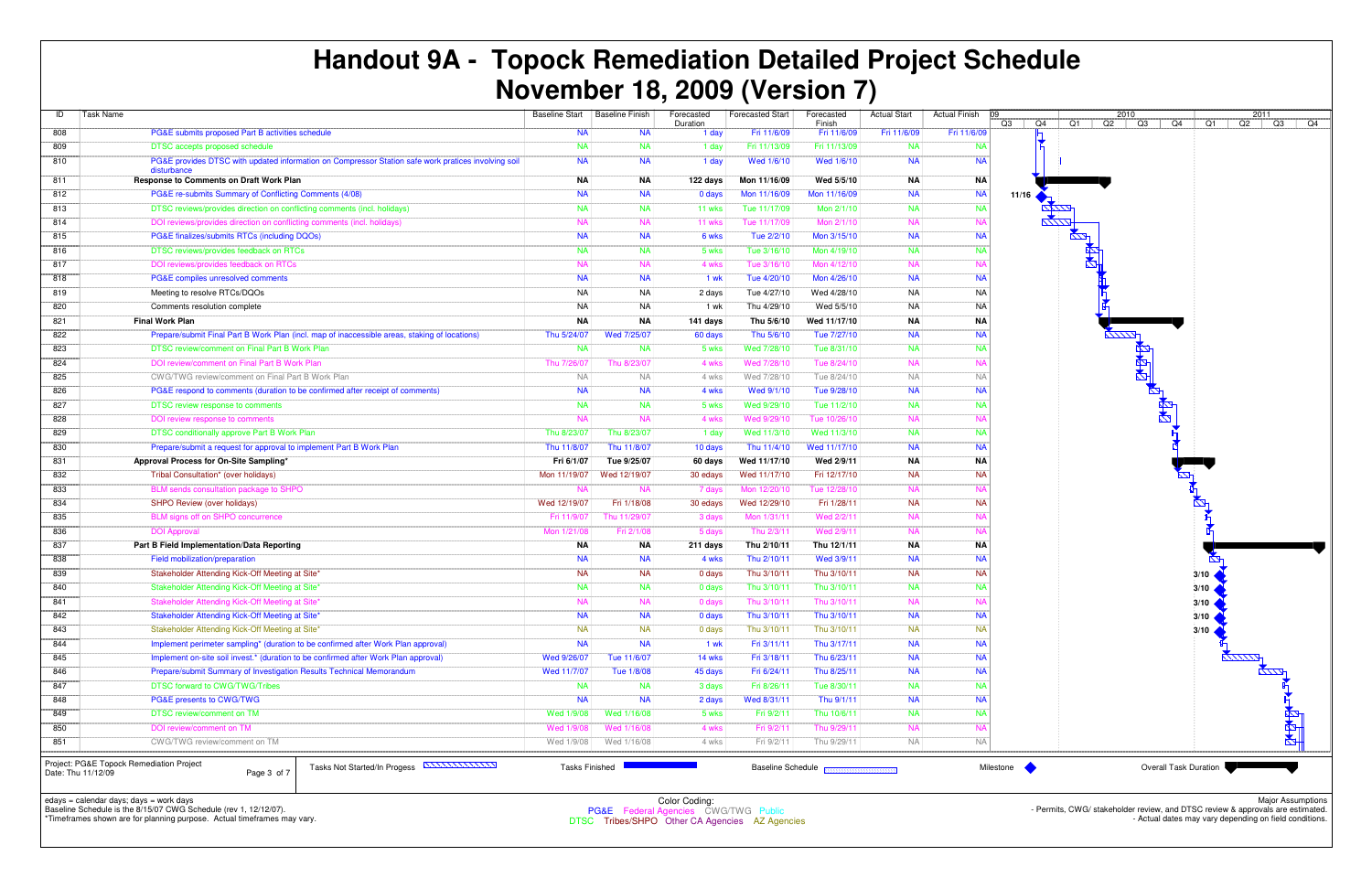| ID   | Task Name                                                                                     | <b>Baseline Start</b> | <b>Baseline Finish</b> | Forecasted<br>Duration | <b>Forecasted Start</b> | Forecasted<br>Finish | <b>Actual Start</b> | <b>Actual Finish</b> | 09<br>C.         |
|------|-----------------------------------------------------------------------------------------------|-----------------------|------------------------|------------------------|-------------------------|----------------------|---------------------|----------------------|------------------|
| 852  | PG&E compiles comments and prepares RTCs (duration to be confirmed after receipt of comments) | <b>NA</b>             | <b>NA</b>              | 2 wks                  | Fri 10/7/11             | Thu 10/20/11         | <b>NA</b>           | <b>NA</b>            |                  |
| 853  | Meeting to resolve comments                                                                   | Thu 1/17/08           | Thu 1/17/08            | 1 day                  | Fri 10/21/11            | Fri 10/21/11         | NA                  | <b>NA</b>            |                  |
| 854  | <b>Comments Resolution Complete</b>                                                           | NA                    | <b>NA</b>              | 1 day                  | Mon 10/31/11            | Mon 10/31/11         | NA                  | <b>NA</b>            |                  |
| 855  | Prepare/submit Final TM* (with response to comments)                                          | Fri 1/18/08           | Tue 1/29/08            | 4 wks                  | Tue 11/1/11             | Mon 11/28/11         | <b>NA</b>           | <b>NA</b>            |                  |
| 856  | <b>DTSC forward to CWG/TWG</b>                                                                | <b>NA</b>             | <b>NA</b>              | 3 days                 | Tue 11/29/11            | Thu 12/1/11          | <b>NA</b>           | <b>NA</b>            |                  |
| 857  | Prepare and Submit Final Soil RFI/RI                                                          | Mon 4/14/08           | Tue 11/4/08            | 226.55 days            | Tue 1/3/12              | Wed 11/14/12         | <b>NA</b>           | <b>NA</b>            |                  |
| 878  | <b>ADEQ Topock Groundwater Study</b>                                                          | ΝA                    | ΝA                     | 475 days               | Thu 11/18/04            | Wed 8/23/06          | Thu 11/18/04        | Wed 8/23/06          |                  |
| 882  | <b>CORRECTIVE MEASURES/REMEDIAL ALTERNATIVE DEVELOPMENT</b>                                   | Mon 3/15/04           | Fri 4/17/09            | 1527 days              | Mon 3/29/04             | Thu 12/31/09         | Mon 3/29/04         | NA I                 |                  |
| 883  | <b>Supplemental Field Studies</b>                                                             | Mon 3/29/04           | Mon 1/30/06            | 1527 days              | Mon 3/29/04             | Thu 12/31/09         | Mon 3/29/04         |                      | NA <b>Letter</b> |
| 884  | Aerobic/Anaerobic Core Testing                                                                | Mon 3/29/04           | Thu 2/10/05            | 1115 days              | Mon 3/29/04             | Tue 6/3/08           | Mon 3/29/04         | Tue 6/3/08           |                  |
| 899  | Geotechnical studies for physical barrier                                                     | Mon 3/29/04           | Wed 9/22/04            | 213 days               | Mon 3/29/04             | Fri 1/14/05          | Mon 3/29/04         | Fri 1/14/05          |                  |
| 908  | <b>Seismic Survey</b>                                                                         | Thu 10/28/04          | Thu 12/2/04            | 62 days                | Thu 10/28/04            | Wed 1/19/05          | Thu 10/28/04        | Wed 1/19/05          |                  |
| 910  | <b>Groundwater Background Study</b>                                                           | Mon 3/15/04           | Tue 6/20/06            | 1323.5 days            | Thu 11/18/04            | Mon 11/16/09         | Thu 11/18/04        | NA                   |                  |
| 911  | Steps 1 and 2 - Field Implementation and Reporting                                            | Thu 11/18/04          | Thu 4/6/06             | 410 days               | Thu 11/18/04            | Fri 5/26/06          | Thu 11/18/04        | Fri 5/26/06          |                  |
| 922  | Steps 3 and 4 - Groundwater Background Study Report                                           | Mon 5/29/06           | Thu 3/8/07             | 833.5 days             | Thu 9/14/06             | Mon 11/16/09         | Thu 9/14/06         | NA <b>Let</b>        |                  |
| 923  | Submit TM Outlining Approach to Calculating Background Values                                 | <b>NA</b>             | <b>NA</b>              | 1 day                  | Thu 9/14/06             | Thu 9/14/06          | Thu 9/14/06         | Thu 9/14/06          |                  |
| 924  | DTSC review/direct PG&E to proceed w/ Background Study Report                                 | <b>NA</b>             | <b>NA</b>              | 7.7 wks                | Fri 9/15/06             | Wed 11/8/06          | Fri 9/15/06         | Wed 11/8/06          |                  |
| 925  | Prepare/submit Background Study Report to DTSC/DOI                                            | <b>NA</b>             | <b>NA</b>              | 12 wks                 | Thu 11/9/06             | Thu 1/25/07          | Thu 11/9/06         | Thu 1/25/07          |                  |
| 926  | Present prelim background values to CWG/TWG in Dec mtgs                                       | <b>NA</b>             | <b>NA</b>              | 2 days                 | Thu 12/21/06            | Fri 12/22/06         | Thu 12/21/06        | Fri 12/22/06         |                  |
| 927  | DTSC send Background Study Report to CWG/TWG for review                                       | <b>NA</b>             | <b>NA</b>              | 3 days                 | Fri 1/26/07             | Tue 1/30/07          | Fri 1/26/07         | Tue 1/30/07          |                  |
| 928  | FMIT review and comment                                                                       | <b>NA</b>             | <b>NA</b>              | 23 days                | Wed 1/31/07             | Fri 3/2/07           | Wed 1/31/07         | Fri 3/2/07           |                  |
| 929  | DTSC prelim review and comment (request additional figures/tables)                            | <b>NA</b>             | <b>NA</b>              | 13 days                | Wed 1/31/07             | Fri 2/16/07          | Wed 1/31/07         | Fri 2/16/07          |                  |
| 930  | DOI review and comment (USGS 2/28/07 memo)                                                    | <b>NA</b>             | <b>NA</b>              | 21 days                | Wed 1/31/07             | Wed 2/28/07          | Wed 1/31/07         | Wed 2/28/07          |                  |
| 931  | DTSC/USGS/PG&E discuss prelim comments at Feb TWG mtg                                         | <b>NA</b>             | <b>NA</b>              | 1 day                  | Wed 2/21/07             | Wed 2/21/07          | Wed 2/21/07         | Wed 2/21/07          |                  |
| 932  | DTSC/USGS/PG&E discuss follow-up tech issues from Feb TWG mtg                                 | <b>NA</b>             | <b>NA</b>              | 1 day                  | Mon 2/26/07             | Mon 2/26/07          | Mon 2/26/07         | Mon 2/26/07          |                  |
| 933  | Prepare/submit additional figures/tables requested by DTSC                                    | <b>NA</b>             | <b>NA</b>              | 9 days                 | Mon 2/19/07             | Thu 3/1/07           | Mon 2/19/07         | Thu 3/1/07           |                  |
| 934  | DTSC review and provide comments/direction                                                    | <b>NA</b>             | <b>NA</b>              | 198 days               | Fri 3/2/07              | Fri 11/30/07         | Fri 3/2/07          | Fri 11/30/07         |                  |
| 935  | <b>DOI</b> review/comment                                                                     | <b>NA</b>             | <b>NA</b>              | 212 days               | Fri 3/2/07              | Thu 12/20/07         | Fri 3/2/07          | Thu 12/20/07         |                  |
| 936  | PG&E revise Background Study Report                                                           | Fri 4/6/07            | Thu 5/17/07            | <b>6.2 wks</b>         | Mon 12/3/07             | Mon 1/14/08          | Mon 12/3/07         | Mon 1/14/08          |                  |
| 937  | PG&E submit additional outlier evaluation requested by DTSC                                   | <b>NA</b>             | <b>NA</b>              | 1 day                  | Tue 1/29/08             | Tue 1/29/08          | Tue 1/29/08         | Tue 1/29/08          |                  |
| 938  | DTSC review/comment on Revised Background Study Report                                        | <b>NA</b>             | <b>NA</b>              | 6.8 wks                | Tue 1/15/08             | Fri 2/29/08          | Tue 1/15/08         | Fri 2/29/08          |                  |
| 939  | DOI review/comment on Revised Background Study Report                                         | <b>NA</b>             | <b>NA</b>              | 21.8 wks               | Tue 1/15/08             | Fri 6/13/08          | Tue 1/15/08         | Fri 6/13/08          |                  |
| 940  | Obtain clarification on how comments will be addressed                                        | <b>NA</b>             | <b>NA</b>              | 5 days                 | Mon 6/16/08             | Fri 6/20/08          | Mon 6/16/08         | Fri 6/20/08          |                  |
| 941  | PG&E incorporate comments/finalize Background Study Report                                    | <b>NA</b>             | <b>NA</b>              | $1.1$ mons             | Mon 6/23/08             | Wed 7/23/08          | Mon 6/23/08         | Wed 7/23/08          |                  |
| 942  | DTSC review/comment on Final Background Study Report                                          | <b>NA</b>             | <b>NA</b>              | 328 days               | Thu 7/24/08             | Mon 10/26/09         | Thu 7/24/08         | Mon 10/26/09         |                  |
| 943  | DOI review/concur with Final Background Study Report                                          | <b>NA</b>             | <b>NA</b>              | 18 days                | Thu 7/24/08             | Mon 8/18/08          | Thu 7/24/08         | Mon 8/18/08          |                  |
| 944  | PG&E incorporate comments/revise Final Background Study Report                                | <b>NA</b>             | <b>NA</b>              | <b>1.8 wks</b>         | Tue 10/27/09            | Fri 11/6/09          | Tue 10/27/09        | Fri 11/6/09          |                  |
| 945  | DTSC review/concur with Revised Final Background Study Report                                 | <b>NA</b>             | <b>NA</b>              | $1.1$ wks              | Mon 11/9/09             | Mon 11/16/09         | Mon 11/9/09         | <b>NA</b>            |                  |
| 946  | DOI review/concur with Revised Final Background Study Report                                  | <b>NA</b>             | <b>NA</b>              | $1.1$ wks              | Mon 11/9/09             | Mon 11/16/09         | Mon 11/9/09         | <b>NA</b>            |                  |
| 947  | <b>Chromium Isotope Study</b>                                                                 | ΝA                    | ΝA                     | 565 days               | Fri 4/7/06              | Fri 5/23/08          | Fri 4/7/06          | Fri 5/23/08          |                  |
| 966  | In situ pilot study work plans                                                                | Tue 11/2/04           | Mon 1/30/06            | 208 days               | Thu 11/4/04             | Mon 8/8/05           | Thu 11/4/04         | Mon 8/8/05           |                  |
| 972  | Floodplain in situ pilot study and reporting                                                  | Mon 8/8/05            | Mon 10/1/07            | 1159 days              | Mon 8/8/05              | Thu 12/31/09         | Mon 8/8/05          | NA I                 |                  |
| 993  | Upland in situ pilot study implementation                                                     | Tue 5/30/06           | Thu 4/3/08             | 945.3 days             | Tue 5/30/06             | Thu 12/31/09         | Tue 5/30/06         |                      | NA <b>Letter</b> |
| 1026 | <b>Update Groundwater Modeling</b>                                                            | NA                    | NA                     | 183 days               | Wed 2/20/08             | Fri 10/31/08         | Wed 2/20/08         | Fri 10/31/08         |                  |
|      |                                                                                               |                       |                        |                        |                         |                      |                     |                      |                  |

edays = calendar days; days = work days Baseline Schedule is the 8/15/07 CWG Schedule (rev 1, 12/12/07).



\*Timeframes shown are for planning purpose. Actual timeframes may vary.



Project: PG&E Topock Remediation ProjectDate: Thu 11/12/09

Page 4 of 7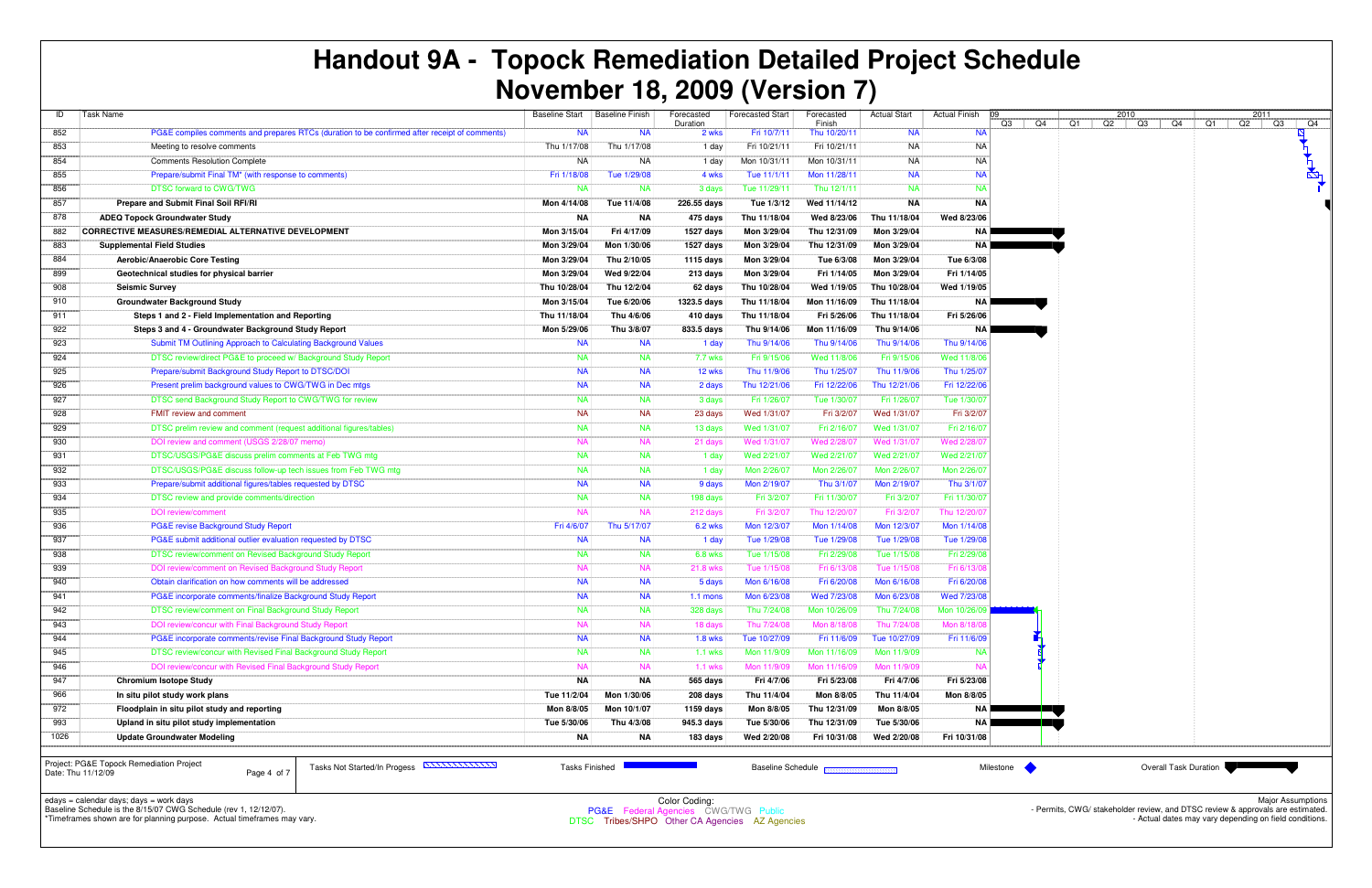| ID                 | Task Name                                                                                                    | <b>Baseline Start</b> | <b>Baseline Finish</b> | Forecasted            | <b>Forecasted Start</b> | Forecasted                                                                                                                                                                                                                           | <b>Actual Start</b> | <b>Actual Finish</b><br> 09 |            |                 | 2010                             |                              |
|--------------------|--------------------------------------------------------------------------------------------------------------|-----------------------|------------------------|-----------------------|-------------------------|--------------------------------------------------------------------------------------------------------------------------------------------------------------------------------------------------------------------------------------|---------------------|-----------------------------|------------|-----------------|----------------------------------|------------------------------|
| 1030               | <b>CORRECTIVE MEASURE STUDY/FEASIBILITY STUDY (CMS/FS)</b>                                                   | Tue 3/1/05            | Fri 4/17/09            | Duration<br>2887 days | Mon 12/16/02            | Finish<br>Wed 12/4/13                                                                                                                                                                                                                | Mon 12/16/02        | <b>NA</b>                   |            |                 | Q3   Q4   Q1   Q2   Q3   Q4   Q1 |                              |
| 1031               | <b>CMS Work Plan</b>                                                                                         | Tue 3/1/05            | Thu 5/11/06            | 1465 days             | Mon 12/16/02            | Tue 6/24/08                                                                                                                                                                                                                          | Mon 12/16/02        | Tue 6/24/08                 |            |                 |                                  |                              |
| 1050               | <b>Risk Evaluation - Scoping and CSM</b>                                                                     | Tue 10/31/06          | Tue 2/17/09            | 1648 days             | Tue 10/31/06            | Tue 2/12/13                                                                                                                                                                                                                          | Tue 10/31/06        | NA I                        |            |                 |                                  |                              |
| 1051               | Soil Land Use and Pathway Analysis before Nov. 2007 Group Meeting                                            | Tue 10/31/06          | Fri 10/26/07           | 265 days              | Tue 10/31/06            | Fri 10/26/07                                                                                                                                                                                                                         | Tue 10/31/06        | Fri 10/26/07                |            |                 |                                  |                              |
| 1052               | Scoping for Ecological Risk Assessment Work Plan                                                             | <b>NA</b>             | ΝA                     | 282 days              | Mon 1/22/07             | Fri 2/15/08                                                                                                                                                                                                                          | Mon 1/22/07         | Fri 2/15/08                 |            |                 |                                  |                              |
| 1062               | Soil/Groundwater Risk Assessment Workplan                                                                    | Fri 1/26/07           | Tue 7/24/07            | 334 days              | Mon 10/29/07            | Thu 2/5/09                                                                                                                                                                                                                           | Mon 10/29/07        | Thu 2/5/09                  |            |                 |                                  |                              |
| 1088               | <b>Groundwater Evaluation</b>                                                                                | Wed 5/23/07           | Thu 3/27/08            | 317.5 days            | Wed 9/10/08             | Fri 11/27/09                                                                                                                                                                                                                         | Wed 9/10/08         | NA                          |            |                 |                                  |                              |
| 1089               | Prepare and submit Human Health (HH) and Eco GW risk evaluation                                              | Wed 9/5/07            | Tue 1/1/08             | 5.19 mons             | Wed 9/10/08             | Mon 2/9/09                                                                                                                                                                                                                           | Wed 9/10/08         | Mon 2/9/09                  |            |                 |                                  |                              |
| 1090               | DTSC send GW Risk Evaluation to CWG/TWG                                                                      | <b>NA</b>             | <b>NA</b>              | 10 days               | Tue 2/10/09             | Mon 2/23/09                                                                                                                                                                                                                          | Tue 2/10/09         | Mon 2/23/09                 |            |                 |                                  |                              |
| 1091               | <b>DTSC</b> review and comment                                                                               | Wed 1/2/08            | Wed 1/30/08            | 37.38 edays           | Mon 2/23/09             | Wed 4/1/09                                                                                                                                                                                                                           | Mon 2/23/09         | Wed 4/1/09                  |            |                 |                                  |                              |
| 1092               | DOI review and comment                                                                                       | Wed 1/2/08            | Wed 1/30/08            | 8.38 edays            | Mon 2/23/09             | Tue 3/3/09                                                                                                                                                                                                                           | Mon 2/23/09         | Tue 3/3/09                  |            |                 |                                  |                              |
| 1093               | CWG/TWG review and comments                                                                                  | <b>NA</b>             | <b>NA</b>              | 25.38 edays           | Mon 2/23/09             | Fri 3/20/09                                                                                                                                                                                                                          | Mon 2/23/09         | Fri 3/20/09                 |            |                 |                                  |                              |
| 1094               | Tribal review and comment                                                                                    | Thu 1/31/08           | Thu 2/28/08            | 25.38 edays           | Mon 2/23/09             | Fri 3/20/09                                                                                                                                                                                                                          | Mon 2/23/09         | Fri 3/20/09                 |            |                 |                                  |                              |
| 1095               | <b>Prepare Response to Comments</b>                                                                          | <b>NA</b>             | <b>NA</b>              | 8 wks                 | Mon 4/6/09              | Fri 5/29/09                                                                                                                                                                                                                          | Mon 4/6/09          | Fri 5/29/09                 |            |                 |                                  |                              |
| 1096               | <b>DTSC review and comment</b>                                                                               | <b>NA</b>             | <b>NA</b>              | 110.38 edays          | Fri 5/29/09             | Wed 9/16/09                                                                                                                                                                                                                          | Fri 5/29/09         | Wed 9/16/09                 |            |                 |                                  |                              |
| 1097               | DOI review and comment                                                                                       | <b>NA</b>             | <b>NA</b>              | 66.38 edays           | Fri 5/29/09             | Mon 8/3/09                                                                                                                                                                                                                           | Fri 5/29/09         | Mon 8/3/0                   |            |                 |                                  |                              |
| 1098               | Tribal review and comment                                                                                    | <b>NA</b>             | <b>NA</b>              | 48.38 edays           | Fri 5/29/09             | Thu 7/16/09                                                                                                                                                                                                                          | Fri 5/29/09         | Thu 7/16/09                 |            |                 |                                  |                              |
| 1099               | Prepare/submit redline risk evaluation report                                                                | Fri 2/29/08           | Thu 3/20/08            | <b>12.3 wks</b>       | Fri 7/17/09             | Mon 10/12/09                                                                                                                                                                                                                         | Fri 7/17/09         | Mon 10/12/09                |            |                 |                                  |                              |
| 1100               | <b>DTSC</b> review/comment                                                                                   | Fri 3/21/08           | Thu 3/27/08            | 2.4 wks               | Tue 10/13/09            | Wed 10/28/09                                                                                                                                                                                                                         | Tue 10/13/09        | Wed 10/28/09                |            |                 |                                  |                              |
| 1101               | <b>DOI</b> review/comment                                                                                    | Fri 3/21/08           | Thu 3/27/08            | 3.6 wks               | Tue 10/13/09            | Thu 11/5/09                                                                                                                                                                                                                          | Tue 10/13/09        | Thu 11/5/09                 |            |                 |                                  |                              |
| 1102               | Revise redline risk evaluation report                                                                        | <b>NA</b>             | <b>NA</b>              | <b>1.1 wks</b>        | Fri 11/6/09             | Fri 11/13/09                                                                                                                                                                                                                         | Fri 11/6/09         | <b>NA</b>                   | ╚┱         |                 |                                  |                              |
| 1103               | <b>DTSC review/concur</b>                                                                                    | <b>NA</b>             | <b>NA</b>              | 2 wks                 | Fri 11/13/09            | Fri 11/27/09                                                                                                                                                                                                                         | <b>NA</b>           | <b>NA</b>                   |            |                 |                                  |                              |
| 1104               | <b>DOI</b> review/concur                                                                                     | <b>NA</b>             | <b>NA</b>              | 2 wks                 | Fri 11/13/09            | Fri 11/27/09                                                                                                                                                                                                                         | <b>NA</b>           | N/                          |            |                 |                                  |                              |
| 1105               | <b>Soil Evaluation</b>                                                                                       | Fri 4/11/08           | Tue 2/17/09            | 189.05 days           | Wed 5/23/12             | Tue 2/12/13                                                                                                                                                                                                                          | <b>NA</b>           | <b>NA</b>                   |            |                 |                                  |                              |
| 1120               | <b>CMS/FS Report</b>                                                                                         | Mon 8/22/05           | Thu 12/15/05           | 1384 days             | Mon 8/18/08             | Wed 12/4/13                                                                                                                                                                                                                          | Mon 8/18/08         | ΝA                          |            |                 |                                  |                              |
| 1121               | Groundwater                                                                                                  | Fri 3/28/08           | Mon 10/20/08           | 350 days              | Mon 8/18/08             | Fri 12/18/09                                                                                                                                                                                                                         | Mon 8/18/08         | <b>NA</b>                   |            |                 |                                  |                              |
| 1122               | Prepare Draft Groundwater CMS/FS Report                                                                      | Fri 3/28/08           | Wed 7/23/08            | 227 days              | Mon 8/18/08             | Tue 6/30/09                                                                                                                                                                                                                          | Mon 8/18/08         | Tue 6/30/09                 |            |                 |                                  |                              |
| 1137               | <b>Prepare Final Groundwater CMS/FS Report</b>                                                               | <b>NA</b>             | ΝA                     | 192 days              | Thu 3/26/09             | Fri 12/18/09                                                                                                                                                                                                                         | Thu 3/26/09         | NA I                        |            |                 |                                  |                              |
| 1138               | Reach resolution on Response to Comments                                                                     | <b>NA</b>             | ΝA                     | 152 days              | Thu 3/26/09             | Fri 10/23/09                                                                                                                                                                                                                         | Thu 3/26/09         | Fri 10/23/09                |            |                 |                                  |                              |
| 1174               | Prepare/Submit Redline Final Groundwater CMS/FS Report                                                       | <b>NA</b>             | <b>NA</b>              | 3 wks                 | Mon 10/26/09            | Fri 11/13/09                                                                                                                                                                                                                         | Mon 10/26/09        | <b>NA</b>                   | $\Delta$   |                 |                                  |                              |
| 1175               | <b>DTSC review and concur</b>                                                                                | <b>NA</b>             | <b>NA</b>              | 5 wks                 | Mon 11/16/09            | Fri 12/18/09                                                                                                                                                                                                                         | <b>NA</b>           | <b>NA</b>                   | M          |                 |                                  |                              |
| 1176               | DOI review and concur                                                                                        | <b>NA</b>             | <b>NA</b>              | 4 wks                 | Mon 11/16/09            | Fri 12/11/09                                                                                                                                                                                                                         | <b>NA</b>           | N.                          |            |                 |                                  |                              |
| 1177               | Soil                                                                                                         | Tue 10/28/08          | Wed 5/20/09            | 211 days              | Wed 2/13/13             | Wed 12/4/13                                                                                                                                                                                                                          | ΝA                  | ΝA                          |            |                 |                                  |                              |
| 1198               | <b>STATEMENT OF BASIS</b>                                                                                    | <b>NA</b>             | NA                     | 1135 days             | Mon 1/4/10              | Thu 5/8/14                                                                                                                                                                                                                           | Mon 1/4/10          | <b>NA</b>                   |            |                 |                                  |                              |
| 1199               | Groundwater                                                                                                  | ΝA                    | <b>NA</b>              | 206.5 days            | Mon 1/4/10              | Mon 10/18/10                                                                                                                                                                                                                         | Mon 1/4/10          | ΝA                          |            |                 |                                  |                              |
| 1200               | Prepare fact sheet for proposed remedy                                                                       | <b>NA</b>             | <b>NA</b>              | 3.9 mons              | Mon 1/4/10              | Tue 4/27/10                                                                                                                                                                                                                          | Mon 1/4/10          | <b>NA</b>                   |            | <u> 7777777</u> |                                  |                              |
| 1201               | Prepare public notice package/Statement of Basis                                                             | <b>NA</b>             | <b>NA</b>              | 3.9 mons              | Mon 1/4/10              | Tue 4/27/10                                                                                                                                                                                                                          | <b>NA</b>           | <b>NA</b>                   | 欧洲         | 2777777-        |                                  |                              |
| 1202               | <b>Public Notice/Comment Period</b>                                                                          | <b>NA</b>             | <b>NA</b>              | 60 edays              | Tue 4/27/10             | Sat 6/26/10                                                                                                                                                                                                                          | <b>NA</b>           | <b>NA</b>                   |            |                 |                                  |                              |
| 1203               | <b>Public Hearing</b>                                                                                        | <b>NA</b>             | NA                     | 30 edays              | Thu 5/13/10             | Sat 6/12/10                                                                                                                                                                                                                          | <b>NA</b>           | <b>NA</b>                   | <b>FSP</b> |                 | $\varpi$                         |                              |
| 1204               | Response to public comments                                                                                  | <b>NA</b>             | <b>NA</b>              | 30 edays              | Sat 6/26/10             | Mon 7/26/10                                                                                                                                                                                                                          | <b>NA</b>           | <b>NA</b>                   |            | -88             |                                  |                              |
| 1205               | <b>DTSC</b> approves final remedy                                                                            | <b>NA</b>             | <b>NA</b>              | 0 days                | Mon 10/18/10            | Mon 10/18/10                                                                                                                                                                                                                         | <b>NA</b>           | <b>NA</b>                   |            |                 | $10/18$ $\rightarrow$            |                              |
| 1206               | Soil                                                                                                         | ΝA                    | NA                     | 101 days              | Thu 12/19/13            | Thu 5/8/14                                                                                                                                                                                                                           | ΝA                  | <b>NA</b>                   |            |                 |                                  |                              |
| 1213               | <b>RECORD OF DECISION</b>                                                                                    | NA                    | NA                     | 1237 days             | Mon 12/14/09            | Mon 9/8/14                                                                                                                                                                                                                           | Mon 12/14/09        | ΝA                          |            |                 |                                  |                              |
| 1214               | Groundwater                                                                                                  | ΝA                    | ΝA                     | 252.9 days            | Mon 12/14/09            | Tue 11/30/10                                                                                                                                                                                                                         | Mon 12/14/09        | ΝA                          |            |                 |                                  |                              |
| Date: Thu 11/12/09 | Project: PG&E Topock Remediation Project<br><b>KANANANANA</b><br>Tasks Not Started/In Progess<br>Page 5 of 7 | <b>Tasks Finished</b> |                        |                       |                         | Baseline Schedule <b>Research Contact Contact Contact Contact Contact Contact Contact Contact Contact Contact Contact Contact Contact Contact Contact Contact Contact Contact Contact Contact Contact Contact Contact Contact Co</b> |                     | Milestone                   |            |                 |                                  | <b>Overall Task Duration</b> |

edays = calendar days; days = work days Baseline Schedule is the 8/15/07 CWG Schedule (rev 1, 12/12/07).



\*Timeframes shown are for planning purpose. Actual timeframes may vary.

Page 5 of 7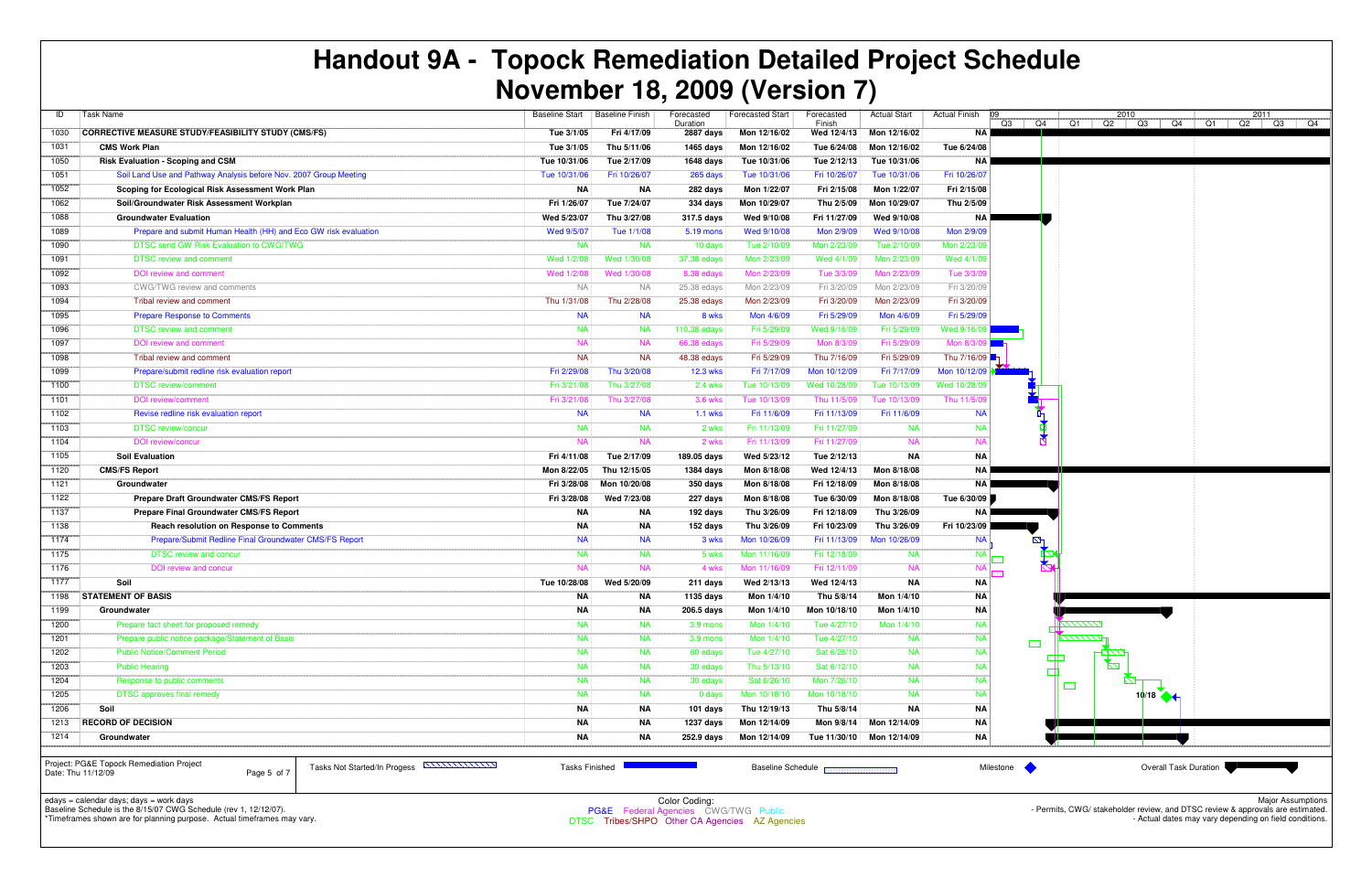| ID                                                                                                                                                                                                                                                                                                                                                                                                  | Task Name                                                                                               |              | Baseline Start   Baseline Finish | Forecasted<br>Duration | <b>Forecasted Start</b> | Forecasted<br>Finish | <b>Actual Start</b> | <b>Actual Finish</b> | 09<br>Q3<br>Q4<br>Q1                 | 2010<br>$Q2$ $Q3$ | Q4                           | Q1 |
|-----------------------------------------------------------------------------------------------------------------------------------------------------------------------------------------------------------------------------------------------------------------------------------------------------------------------------------------------------------------------------------------------------|---------------------------------------------------------------------------------------------------------|--------------|----------------------------------|------------------------|-------------------------|----------------------|---------------------|----------------------|--------------------------------------|-------------------|------------------------------|----|
| 1215                                                                                                                                                                                                                                                                                                                                                                                                | <b>Develop Proposed Plan</b>                                                                            | <b>NA</b>    | <b>NA</b>                        | 133 edays              | Mon 12/14/09            | Mon 4/26/10          | Mon 12/14/09        | <b>NA</b>            |                                      |                   |                              |    |
| 1216                                                                                                                                                                                                                                                                                                                                                                                                | Prepare factsheet                                                                                       | <b>NA</b>    | <b>NA</b>                        | 133 edays              | Mon 12/14/09            | Mon 4/26/10          | <b>NA</b>           | <b>NA</b>            | <b>KITITINA</b>                      |                   |                              |    |
| 1217                                                                                                                                                                                                                                                                                                                                                                                                | <b>Tribal Consultation (Section 106)</b>                                                                | <b>NA</b>    | <b>NA</b>                        | 30 edays               | Tue 4/27/10             | Thu 5/27/10          | <b>NA</b>           | <b>NA</b>            |                                      | $\mathbb{Z}$      |                              |    |
| 1218                                                                                                                                                                                                                                                                                                                                                                                                | SHPO Consultation (Section 106)                                                                         | <b>NA</b>    | <b>NA</b>                        | 30 edays               | Thu 6/3/10              | Sat 7/3/10           | <b>NA</b>           | <b>NA</b>            |                                      | $\mathbb{Z}^n$    |                              |    |
| 1219                                                                                                                                                                                                                                                                                                                                                                                                | <b>Public Review and Comment</b>                                                                        | <b>NA</b>    | <b>NA</b>                        |                        | Tue 4/27/10             | Sat 6/26/10          | <b>NA</b>           | <b>NA</b>            |                                      |                   |                              |    |
|                                                                                                                                                                                                                                                                                                                                                                                                     |                                                                                                         |              |                                  | 60 edays               |                         |                      |                     |                      |                                      | 2777              |                              |    |
| 1220                                                                                                                                                                                                                                                                                                                                                                                                | <b>CWG Review and Comment</b>                                                                           | <b>NA</b>    | <b>NA</b>                        | 60 edays               | Tue 4/27/10             | Sat 6/26/10          | <b>NA</b>           | <b>NA</b>            |                                      | $\frac{1}{2}$     |                              |    |
| 1221                                                                                                                                                                                                                                                                                                                                                                                                | <b>PG&amp;E Review and Comment</b>                                                                      | <b>NA</b>    | <b>NA</b>                        | 60 edays               | Tue 4/27/10             | Sat 6/26/10          | <b>NA</b>           | <b>NA</b>            |                                      |                   |                              |    |
| 1222                                                                                                                                                                                                                                                                                                                                                                                                | Response to public comments                                                                             | <b>NA</b>    | <b>NA</b>                        | 30 edays               | Sat 7/3/10              | Mon 8/2/10           | <b>NA</b>           | <b>NA</b>            |                                      | Ø                 |                              |    |
| 1223                                                                                                                                                                                                                                                                                                                                                                                                | Prepare ROD                                                                                             | <b>NA</b>    | <b>NA</b>                        | 30 edays               | Mon 8/2/10              | Wed 9/1/10           | <b>NA</b>           | <b>NA</b>            |                                      |                   |                              |    |
| 1224                                                                                                                                                                                                                                                                                                                                                                                                | <b>DOI Approval Process</b>                                                                             | <b>NA</b>    | <b>NA</b>                        | 90 edays               | Wed 9/1/10              | Tue 11/30/10         | <b>NA</b>           | <b>NA</b>            |                                      |                   |                              |    |
| $\overline{1225}$                                                                                                                                                                                                                                                                                                                                                                                   | <b>Issue Groundwater ROD</b>                                                                            | <b>NA</b>    | <b>NA</b>                        | 0 days                 | Tue 11/30/10            | Tue 11/30/10         | <b>NA</b>           | <b>NA</b>            |                                      |                   | 11/30                        |    |
| 1226                                                                                                                                                                                                                                                                                                                                                                                                | Soil                                                                                                    | <b>NA</b>    | ΝA                               | 198 days               | Wed 12/4/13             | Mon 9/8/14           | <b>NA</b>           | <b>NA</b>            |                                      |                   |                              |    |
| 1237                                                                                                                                                                                                                                                                                                                                                                                                | Section 106 Programmatic Agreement (PA)                                                                 | <b>NA</b>    | NA                               | 505 days               | Fri 10/10/08            | Wed 9/15/10          | Fri 10/10/08        | <b>NA</b>            |                                      |                   |                              |    |
| 1238                                                                                                                                                                                                                                                                                                                                                                                                | On-going Programmatic Agreement (PA) Tribal Consultation and Consultation Party discussions             | <b>NA</b>    | <b>NA</b>                        | 505 days               | Fri 10/10/08            | Wed 9/15/10          | Fri 10/10/08        |                      |                                      |                   |                              |    |
| 1239                                                                                                                                                                                                                                                                                                                                                                                                | On-going Programmatic Agreement (PA) Tribal Consultation and Consultation Party discussions             | <b>NA</b>    | <b>NA</b>                        | 505 days               | Fri 10/10/08            | Wed 9/15/10          | Fri 10/10/08        |                      | NA <u>XXXXXXXXXXXXXXXXXXXXXX</u> XXX |                   |                              |    |
| 1240                                                                                                                                                                                                                                                                                                                                                                                                | On-going Programmatic Agreement (PA) Tribal Consultation and Consultation Party discussions             | <b>NA</b>    | <b>NA</b>                        | 505 days               | Fri 10/10/08            | Wed 9/15/10          | Fri 10/10/08        |                      | NA XXXXXXXXXXXXXXXXXXXXXXX           |                   |                              |    |
| 1241                                                                                                                                                                                                                                                                                                                                                                                                | <b>Preparation of Discussion Draft PA</b>                                                               | <b>NA</b>    | <b>NA</b>                        | 174 days               | Thu 1/1/09              | Tue 9/1/09           | Thu 1/1/09          | Tue 9/1/0            |                                      |                   |                              |    |
| 1242                                                                                                                                                                                                                                                                                                                                                                                                | Consulting Parties review/comment on Discussion Draft PA                                                | <b>NA</b>    | <b>NA</b>                        | 28 days                | Wed 9/2/09              | Fri 10/9/09          | Wed 9/2/09          | Fri 10/9/09          |                                      |                   |                              |    |
| 1243                                                                                                                                                                                                                                                                                                                                                                                                | Consulting Parties review/comment on Discussion Draft PA                                                | <b>NA</b>    | <b>NA</b>                        | 28 days                | Wed 9/2/09              | Fri 10/9/09          | Wed 9/2/09          | Fri 10/9/09          |                                      |                   |                              |    |
|                                                                                                                                                                                                                                                                                                                                                                                                     |                                                                                                         | <b>NA</b>    | <b>NA</b>                        |                        |                         |                      | <b>NA</b>           | <b>NA</b>            |                                      |                   |                              |    |
| 1244                                                                                                                                                                                                                                                                                                                                                                                                | Meeting scheduled with Consulting Parties                                                               |              |                                  | 1 day                  | Thu 12/3/09             | Thu 12/3/09          |                     |                      |                                      |                   |                              |    |
| 1245                                                                                                                                                                                                                                                                                                                                                                                                | Draft Agreement Document send to Consulting Parties for comment                                         | <b>NA</b>    | <b>NA</b>                        | 1 day                  | Sat 5/15/10             | Sat 5/15/10          | <b>NA</b>           | <b>NA</b>            |                                      |                   |                              |    |
| 1246                                                                                                                                                                                                                                                                                                                                                                                                | PA Complete/Provide to Decision Officials for ROD                                                       | <b>NA</b>    | <b>NA</b>                        | 0 days                 | Wed 9/15/10             | Wed 9/15/10          | <b>NA</b>           | <b>NA</b>            |                                      | 9/15              |                              |    |
| 1247                                                                                                                                                                                                                                                                                                                                                                                                | <b>EIR DOCUMENTATION</b>                                                                                | Thu 5/11/06  | Thu 8/9/07                       | 2299 days              | Thu 9/1/05              | Sun 6/8/14           | Thu 9/1/05          | <b>NA</b>            |                                      |                   |                              |    |
| 1248                                                                                                                                                                                                                                                                                                                                                                                                | Scoping of EIR needs                                                                                    | <b>NA</b>    | <b>NA</b>                        | 45 days                | Thu 9/1/05              | Tue 11/1/05          | Thu 9/1/05          | Tue 11/1/05          |                                      |                   |                              |    |
| 1249                                                                                                                                                                                                                                                                                                                                                                                                | DTSC/PG&E, MOU signed for EIR                                                                           | <b>NA</b>    | <b>NA</b>                        | 40 days                | Wed 11/2/05             | Tue 12/27/05         | Wed 11/2/05         | Tue 12/27/05         |                                      |                   |                              |    |
| 1250                                                                                                                                                                                                                                                                                                                                                                                                | <b>EIR Contractor Interviews and Contract Negotiations</b>                                              | <b>NA</b>    | <b>NA</b>                        | 47 days                | Thu 7/27/06             | Fri 9/29/06          | Thu 7/27/06         | Fri 9/29/06          |                                      |                   |                              |    |
| 1251                                                                                                                                                                                                                                                                                                                                                                                                | <b>Project Initiation</b>                                                                               | Tue 1/2/07   | Tue 1/2/07                       | 1 day                  | Tue 1/2/07              | Tue 1/2/07           | Tue 1/2/07          | Tue 1/2/07           |                                      |                   |                              |    |
| 1252                                                                                                                                                                                                                                                                                                                                                                                                | Project and Remedy Alternatives Description and Technical Work Plan                                     | Wed 1/3/07   | Wed 10/3/07                      | 376 days               | Mon 9/10/07             | Mon 2/16/09          | Mon 9/10/07         | <b>NA</b>            |                                      |                   |                              |    |
| 1267                                                                                                                                                                                                                                                                                                                                                                                                | NOP and scoping                                                                                         | Wed 4/11/07  | Thu 9/25/08                      | 277 days               | Thu 1/10/08             | Fri 1/30/09          | Thu 1/10/08         | Fri 1/30/09          |                                      |                   |                              |    |
| 1277                                                                                                                                                                                                                                                                                                                                                                                                | Program EIR                                                                                             | <b>NA</b>    | ΝA                               | 602.5 days             | Tue 7/29/08             | Wed 11/17/10         | Tue 7/29/08         | <b>NA</b>            |                                      |                   |                              |    |
| 1278                                                                                                                                                                                                                                                                                                                                                                                                | <b>Draft EIR preparation</b>                                                                            | Tue 7/8/08   | Mon 11/2/09                      | 456 days               | Tue 7/29/08             | Tue 4/27/10          | Tue 7/29/08         | NA I                 |                                      |                   |                              |    |
| 1299                                                                                                                                                                                                                                                                                                                                                                                                | Draft EIR public review process                                                                         | Fri 8/14/09  | Fri 2/26/10                      | 65 days                | Tue 4/27/10             | Mon 7/26/10          | <b>NA</b>           | <b>NA</b>            |                                      |                   |                              |    |
| 1300                                                                                                                                                                                                                                                                                                                                                                                                | DTSC files Draft EIR (DEIR), NOC w/ SCH. Notice of Availability is circulated/published. Circulate DEIR | Mon 11/2/09  | Thu 12/17/09                     | 60 edays               | Tue 4/27/10             | Sat 6/26/10          | <b>NA</b>           | <b>NA</b>            |                                      | <i>pm</i>         |                              |    |
| 1301                                                                                                                                                                                                                                                                                                                                                                                                | DTSC and EDAW conduct public hearing with public, tribes, and agencies                                  | Fri 8/14/09  | Fri 8/14/09                      | 30 edays               | Wed 5/12/10             | Fri 6/11/10          | <b>NA</b>           | <b>NA</b>            |                                      | $\mathbb{Z}$      |                              |    |
| 1302                                                                                                                                                                                                                                                                                                                                                                                                | PG&E review and comment                                                                                 | Tue 5/11/10  | Fri 6/25/10                      | 60 edays               | Tue 4/27/10             | Sat 6/26/10          | <b>NA</b>           | <b>NA</b>            |                                      | $\sqrt{177}$      |                              |    |
| 1303                                                                                                                                                                                                                                                                                                                                                                                                | CWG review and comment                                                                                  | Tue 5/11/10  | Fri 6/25/10                      | 60 edays               | Tue 4/27/10             | Sat 6/26/10          | <b>NA</b>           | <b>NA</b>            |                                      | $\overline{1}$    |                              |    |
| 1304                                                                                                                                                                                                                                                                                                                                                                                                | Tribal review and comment                                                                               | Tue 5/11/10  | Fri 6/25/10                      | 60 edays               | Tue 4/27/10             | Sat 6/26/10          | <b>NA</b>           | <b>NA</b>            |                                      | ZZZ               |                              |    |
| 1305                                                                                                                                                                                                                                                                                                                                                                                                | Draft EIR public comment period closes                                                                  | Fri 12/18/09 | Fri 12/18/09                     | 1 eday                 | Fri 6/25/10             | Sat 6/26/10          | <b>NA</b>           | <b>NA</b>            |                                      |                   |                              |    |
| 1306                                                                                                                                                                                                                                                                                                                                                                                                | EDAW assimilates comments and prepares responses for inclusion in final EIR                             | Mon 12/21/09 | Fri 2/26/10                      | 30 edays               | Sat 6/26/10             | Mon 7/26/10          | <b>NA</b>           | <b>NA</b>            |                                      |                   |                              |    |
| 1307                                                                                                                                                                                                                                                                                                                                                                                                | <b>Final EIR</b>                                                                                        | Fri 2/26/10  | Mon 8/9/10                       | 80.5 days              | Mon 6/28/10             | Mon 10/18/10         | <b>NA</b>           | <b>NA</b>            |                                      |                   |                              |    |
| 1308                                                                                                                                                                                                                                                                                                                                                                                                | EDAW Submits Request for Work Authorization for Final EIR                                               | <b>NA</b>    | <b>NA</b>                        | 5 days                 | Mon 6/28/10             | Fri 7/2/10           | <b>NA</b>           | <b>NA</b>            |                                      |                   |                              |    |
| 1309                                                                                                                                                                                                                                                                                                                                                                                                | <b>PG&amp;E Issues Work Authorization for Final EIR</b>                                                 | <b>NA</b>    | <b>NA</b>                        | 20 days                | Mon 7/5/10              | Fri 7/30/10          | <b>NA</b>           | <b>NA</b>            |                                      | K4                |                              |    |
| 1310                                                                                                                                                                                                                                                                                                                                                                                                | EDAW prepares first administrative draft of final EIR for DTSC review                                   | Fri 2/26/10  | Fri 5/28/10                      | 30 edays               | Mon 7/26/10             | Wed 8/25/10          | <b>NA</b>           | <b>NA</b>            |                                      |                   |                              |    |
| 1311                                                                                                                                                                                                                                                                                                                                                                                                | DTSC reviews first administrative draft final EIR; provides comments to EDAW                            | Fri 5/28/10  | Sun 6/27/10                      | 20 edays               | Wed 8/25/10             | Tue 9/14/10          | <b>NA</b>           | <b>NA</b>            |                                      |                   |                              |    |
|                                                                                                                                                                                                                                                                                                                                                                                                     |                                                                                                         |              |                                  |                        |                         |                      |                     |                      |                                      |                   |                              |    |
|                                                                                                                                                                                                                                                                                                                                                                                                     |                                                                                                         |              |                                  |                        |                         |                      |                     |                      |                                      |                   |                              |    |
| Project: PG&E Topock Remediation Project<br>Tasks Not Started/In Progess ANNUNUM<br><b>Tasks Finished</b><br>Milestone<br>Baseline Schedule <b>Base Constanting Contract Constanting Constanting Constanting Constanting Constanting Constanting Constanting Constanting Constanting Constanting Constanting Constanting Constanting Constanting Constanti</b><br>Page 6 of 7<br>Date: Thu 11/12/09 |                                                                                                         |              |                                  |                        |                         |                      |                     |                      |                                      |                   | <b>Overall Task Duration</b> |    |

edays = calendar days; days = work days Baseline Schedule is the 8/15/07 CWG Schedule (rev 1, 12/12/07).



\*Timeframes shown are for planning purpose. Actual timeframes may vary.

Page 6 of 7